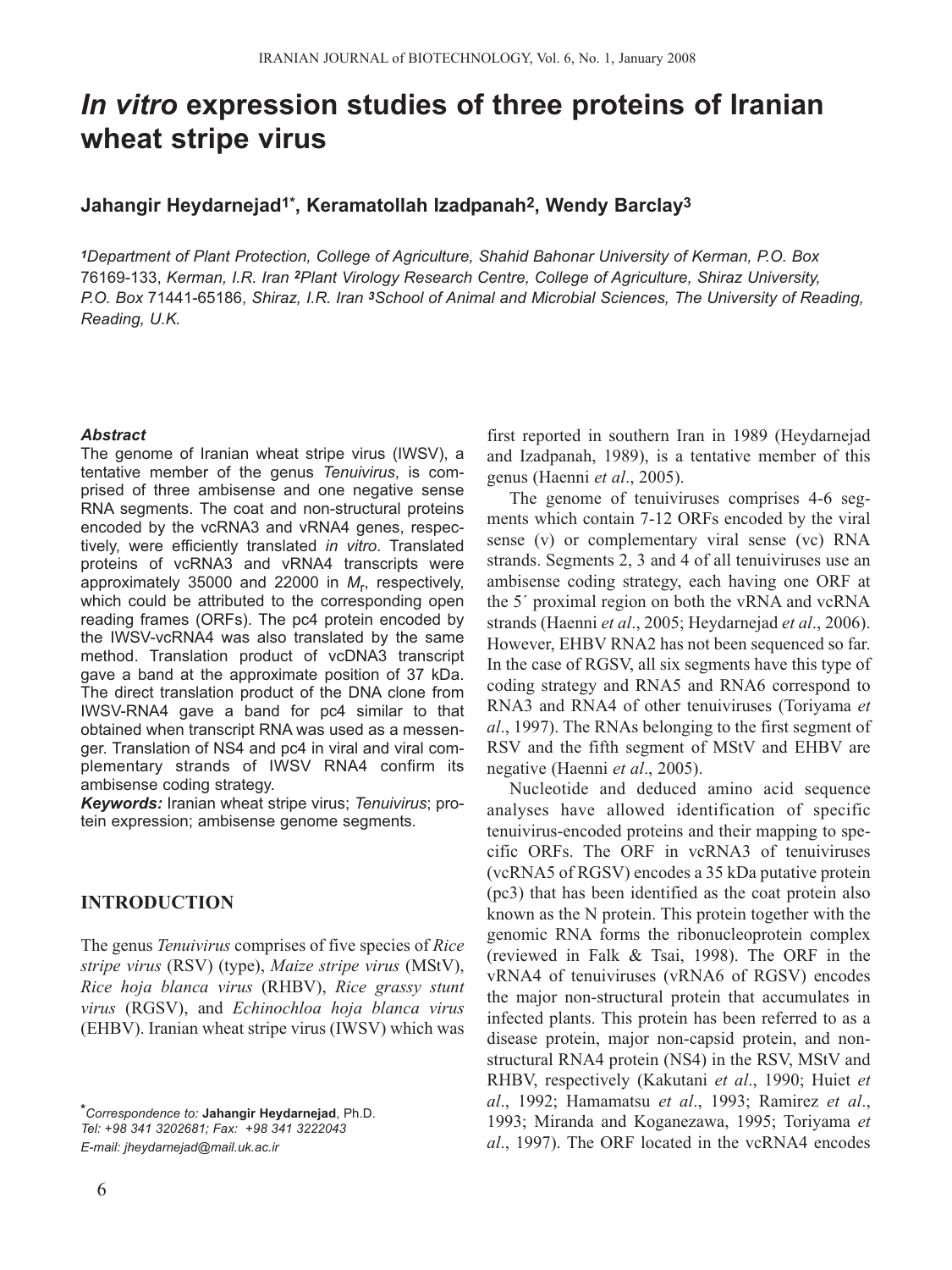the NSvc4 (pc4) protein. (Ramirez and Haenni, 1994). The role of the p5 and p2 proteins has been studied in RGSV. The p5 protein may have an essential role in virus infection in both plant and insect hosts, whereas p2 may be responsible for cell-to-cell movement in plants (Chomchan *et al*., 2003). Other proteins including the pc4 have been mapped to specific ORFs but their functions remain unknown. In some cases, potential properties can be predicted from computer analyses of amino acid sequences. For example, pv2 is predicted to be a small hydrophobic protein that may be membrane-associated and pc2 is likely to be a polyprotein that may be processed to yield two glycoproteins (de Miranda *et al*., 1996; Estabrook *et al*., 1996).

For tenuiviruses both virion RNA and cDNA clones have been used in order to translate their ORFs in the rabbit reticulocyte lysate and wheat germ extract (Falk *et al*., 1987; Hamamatsu *et al*., 1993; Ramirez *et al*., 1993). Protein production in these systems can be monitored in a variety of ways. Usually a radioactive amino acid is added to the translation reaction and, after its incorporation, the gene product is identified by autoradiography following SDS-polyacrylamide gel electrophoresis (Promega, 1996). Translation products produced by several ORFs have been studied in the RSV, MStV and RHBV. For example, *in vitro* translation of N, pv3 (NS3) and NS4 proteins have been analysed for these viruses (Falk *et al*., 1987; Huiet *et al*., 1991; Hamamatsu *et al*., 1993; Ramirez *et al*., 1993). N, pv3 (NS3) and NS4 proteins of MStV have been translated from either viral RNA or specific cloned cDNAs, in either rabbit reticulocyte lysate or wheat germ extract (Falk *et al*., 1987; Huiet *et al*., 1991). Hamamatsu *et al*. (1993) were successful in obtaining translation products of the RSV cDNA clones of RNA segments 2, 3 and 4 in both directions using the two systems. Neverthless, they were not able to detect the N protein when using the purified RSV RNA3.

Although IWSV shares some properties with members of the genus *Tenuivirus*, the N and NS4 proteins of this virus have been partially characterized. According to Sharzei and Izadpanah (1998), like other tenuiviruses, an NS protein accumulates in IWSV infected plants. Sequence analyses of IWSV RNA 2, 3 and 4 have shown that these segments use an ambisense coding strategy and the three putative proteins of 40.9 kDa (N), 37.3 kDa (pc4) and 23.1 kDa (NS4) are encoded by vcRNA3, vcRNA4 and vRNA4, respectively (Heydarnejad *et al*., 2006). The aim of this work was *in vitro* transcription and translation of three IWSV ORFs in vcRNA3, vcRNA4 and vRNA4 and to ascertain the ambisense nature of segment 4 by experimentation.

#### **MATERIALS AND METHODS**

**Source and propagation of the virus:** Both virus-free planthoppers (*Unkanodes tanasijevici*) and naturally IWSV-infected wheat were collected from cereal fields in Badjgah (15 km north of Shiraz, Iran). Infection of collected plants was confirmed by testing them against the IWSV antiserum in agar gel diffusion test (Heydarnejad and Izadpanah, 1992). IWSV was propagated under greenhouse condition by inoculation of wheat seedlings using *U*. *tanasijevici*. One viruliferous planthopper was used per seedlings at one-leaf stage. Leaf tissues were harvested when symptoms of infection appeared. The tissues were used freshly or stored at -20ºC until further use. IWSV was purified according to the Heydarnejad and Izadpanah method and viral RNA was extracted as previously described (Heydarnejad *et al*., 2006).

**Cloning of the IWSV segments 3 and 4:** Two recombinant pCR 2.1-TOPO plasmids (Invitrogen), each containing the full length IWSV segments 3 or 4 cDNAs were used for *in vitro* transcription and translation studies. Recombinant plasmids were prepared as described previously (Heydarnejad *et al*., 2006). Due to the absence of promoters at the 5´ and 3´ ends of the multicloning site of the pCR 2.1-TOPO plasmid, transcription and *in vitro* translation studies were carried out using the vector pBluescript  $SK^+$  (Stratagene, USA), a phagemid with both promoter sequences for  $T_3$  and  $T_7$ RNA polymerases flanking the polylinker. This plasmid was first digested using *Not* I and treated with calf intestinal alkaline phosphatase (CIAP, New England BioLabs, UK) (Fig. 1). The digested sample was extracted using phenol-chloroform. Each recombinant pCR 2.1-TOPO plasmid containing the complete IWSV segment 3 or 4 cDNAs (D6 and D2, respectively) was separately digested using *Not* I and the resulting digested samples were extracted using phenol-chloroform. The Two digested samples were then electrophoresed in  $1\%$  (w/v) agarose gel and a band corresponding to each IWSV segment was electroeluted using dialysis tubing. For electroelution, the block of agarose containing the DNA of interest (IWSV segments 3 or 4) was placed in a dialysis tube together with 200-300 µl Tris-acetate-EDTA (TAE) buffer. The DNA was eluted from the gel slice electrophoretically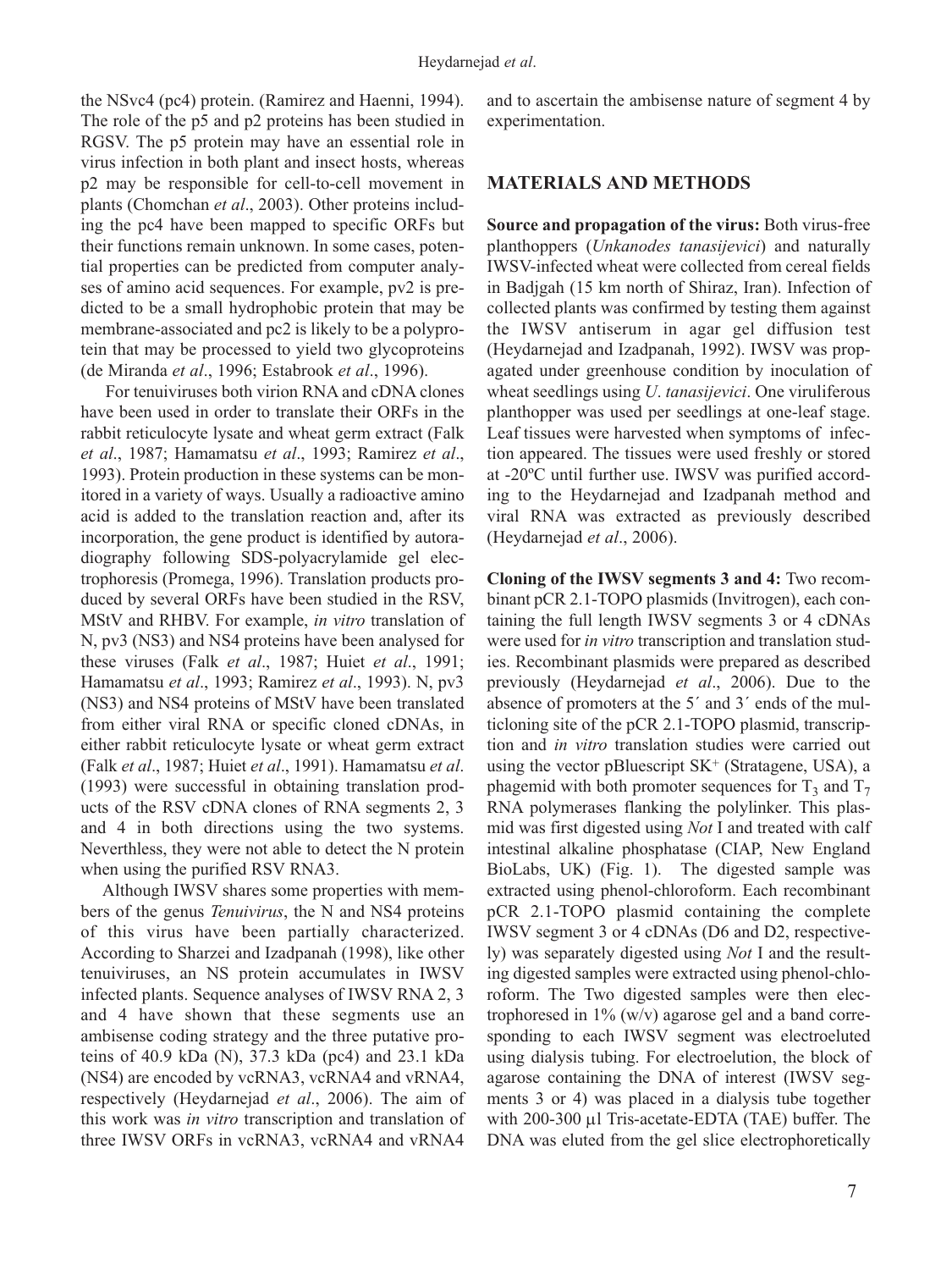in TAE buffer for 10-20 min at 5 V/cm. After elution, the sample was transferred to a fresh microfuge tube and the DNA was extracted using phenol-chloroform.

Recovered IWSV segments 3 and 4 cDNAs were ligated into pBluescript SK<sup>+</sup>. Two recombinant plasmids containing full length IWSV segments were separately digested by different restriction enzymes, some of which cut the IWSV sequence internally. This allows determining orientation of the insert and finding an appropriate enzyme for linearizing recombinant plasmids for *in vitro* transcription. Hence, following this procedure, *Pvu* II was selected to linearize recombinant plasmids.

*In vitro* **transcription of IWSV cDNA clones:** Three IWSV ORFs in vcRNA3, vcRNA4 and vRNA4 which encoded the N, pc4 and NS4 proteins, respectively, were used for *in vitro* transcription and translation studies. Five hundred ng of each linearized DNA was added to a tube containing 2  $\mu$ l of 5X T<sub>7</sub>/T<sub>3</sub> buffer, 1 µl of 100 mM DTT , 1 µl of 5 mM rNTPs (Pharmacia, Uppsala, Sweden), 40 U/ $\mu$ l of RNasin (Pharmacia, Uppsala, Sweden), 1  $\mu$ l of T<sub>7</sub> or T<sub>3</sub> RNA polymerase enzyme (Promega Corp., Madison, USA) and di-ethyl-propyl carbonate (DEPC)-treated water to a final volume of  $10 \mu l$ . The mixtures were incubated for 60 min at 37ºC. After phenol-chloroform extraction, each sample was treated with 5 U of DNase (Promega Corp., Madison, USA) and reextracted using phenol-chloroform. Four  $\mu$ l of each transcription product, as well as the original DNA template, were run on 1.5% agarose gel and visualized by ethidium bromide.

*In vitro* **translation of IWSV mRNAs:** The following reactions were set up in a microfuge tube in order to study *in vitro* translation of IWSV mRNAs. Translations were carried out using rabbit reticulocyte lysate and [35S] methionine (Promega Corp., Madison, USA) as a labeled substrate to detect synthesized proteins. The mixture contained 25 µl of rabbit reticulocyte lysate, 5 µl of 10X reaction buffer, 1 µl of amino acid mixture minus methionine (1 mM), 4 µl [35S] of methionine (1,000 Ci/mmol, at a concentration of 10 mCi/ml), 40 U/ $\mu$ l RNasin, 1  $\mu$ g of transcription products, and DEPC water to a final volume of 50 µl. A negative control was included containing the same components but without the template. In one case a cDNA clone of IWSV RNA4 was used in place of the preformed RNA during the translation study. In this case 1  $\mu$ l of T<sub>7</sub> RNA polymerase was added to the above mixture. Rainbow [14C] methylated protein low molecular weight markers (Amersham Pharmacia Biotech, UK) were used for comparison. After addition of all components, the lysates were gently mixed and the reactions were incubated at 30ºC for 120 min. The translation products were analysed using polyacrylamide gel electrophoresis, in order to detect expressed proteins according to the method by Sambrook *et al*. (1989).

### **RESULTS**

**Cloning of recovered IWSV segments into pBluescript SK+:** After digestion of recombinant pCR 2.1-TOPO plasmids containing the full length IWSV segments 3 or 4 (D6 and D2, respectively), two bands were recovered for each sample. These corresponded to the linear forms of the pCR 2.1-TOPO plasmids and IWSV segments 3 or 4 cDNAs (Fig. 1).



**Figure 1.** Band patterns of recovered IWSV cDNA segments and pCR 2.1-TOPO plasmid after digestion of recombinant plasmids by *Not* I in 1% agarose gel. (a): Lane 1, DNA ladder; lane 2, cut recombinant plasmid containing IWSV segment 4 cDNA. (b): Lane 1, DNA ladder; lane 2, cut recombinant plasmid containing IWSV segment 3 cDNA.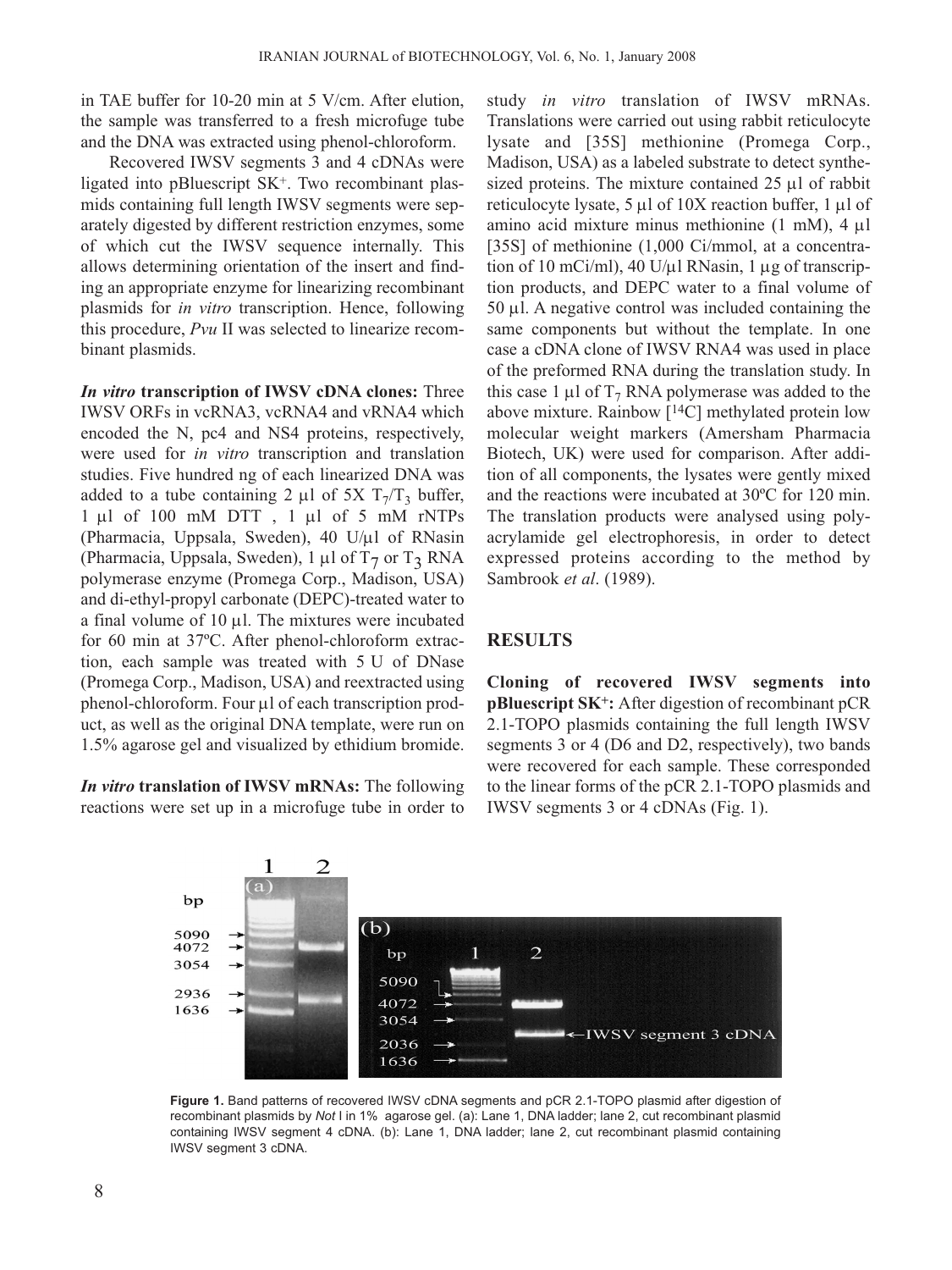| <b>RNA</b>        | Encoded<br>protein | Number of<br>amino acids | Predicted MW<br>(kDa) | Approximate MW<br>(kDa) |
|-------------------|--------------------|--------------------------|-----------------------|-------------------------|
| RNA3c             | pc3(N)             | 317                      | $40.9*$               | 37                      |
| RNA4c             | pc <sub>4</sub>    | 284                      | 37.3                  | 35                      |
| RNA4 <sub>v</sub> | $pv4$ (NS4)        | 174                      | 23.1                  | 22                      |

**Table 1.** Molecular weights of predicted and *in vitro* translated products of three IWSV open reading frames (ORFs).

\*Information for coding capacity of IWSV segments 3 and 4 is derived from Heydarnejad *et al*. (2006).

The two recovered IWSV cDNAs were successfully ligated into CIAP-and *Not* I-treated pBluescript SK+. Linearized recombinant plasmid containing a full length of IWSV segment 3 or 4 cDNAs was separately used for *in vitro* transcription, after digestion of recombinant plasmid by *Pvu* II. The IWSV cDNA clones were transcribed *in vitro* and the products electrophoresed on an agarose gel. For each sample two bands were obtained, one derived from plasmid DNA and the other being the segment transcript.

*In vitro* **translation of IWSV cDNA clones:** A translation reaction was carried out for each IWSV cDNA



Figure 2. Polyacrylamide gel electrophoresis pattern of the *in vitro* translation products of IWSV RNAs 3 and 4 using rabbit reticulocyte lysate and [35S] methionine as a labelled substrate.

using RNA generated with the  $T_3$  or  $T_7$  RNA polymerases. Results of polyacrylamide gel electrophoresis showed that three IWSV ORFs were efficiently translated *in vitro* and no band was detected in the negative control. Products of vcDNA4 and vDNA4 transcripts (pc4 and NS4, respectively) gave approximate  $M_r$ s of 35000 and 22000, respectively (Table 1 and Fig. 2). In addition, the direct translation product of the cDNA clone from IWSV RNA4, using  $T_7$  RNA polymerase gave a band for pc4 similar to that obtained when transcript RNA was used as a template. The translation product of the vcDNA3 transcript gave a band at the approximate position of 37 kDa (Table 1 and Fig. 2).

#### **DISCUSSION**

*In vitro* translation of vcRNA3, vRNA4 and vcRNA4 from IWSV in the rabbit reticulocyte lysate system led to the detection of 3 products (N, pc4 and NS4, respectively) that could be attributed to the ORFs identified. Since translation products were detected for vRNA4 and vcRNA4, the ambisense coding strategy was verified for IWSV RNA 4. Among the tenuiviruses, several ORFs and related proteins have been studied. According to Hamamatsu *et al*., (1993), the ambisense nature of RSV segments 2, 3 and 4 was shown by translation *in vitro* of the ORFs present in the 5´ proximal regions of both senses of these segments. The cDNA of RSV RNA segments 2, 3 and 4 have been transcribed *in vitro* in both directions using  $T_7$  RNA polymerase and have been efficiently translated *in vitro* using either rabbit reticulocyte lysate or the wheat germ system. In the case of MStV, the ambisense coding strategy was shown for vRNA segments 3 and 4 by analysis of subgenomic RNA from infected plants (Huiet *et al*., 1991, 1992) or *in vitro* translation of cDNA transcripts (Huiet *et al*., 1991). In addition, *in vitro* translation of RHBV RNA resulted in the pv3 (NS3) and NS4 proteins but not the N protein (Ramirez *et al*., 1992).

The *M*r of the three proteins detected (*i*.*e*., 37000,